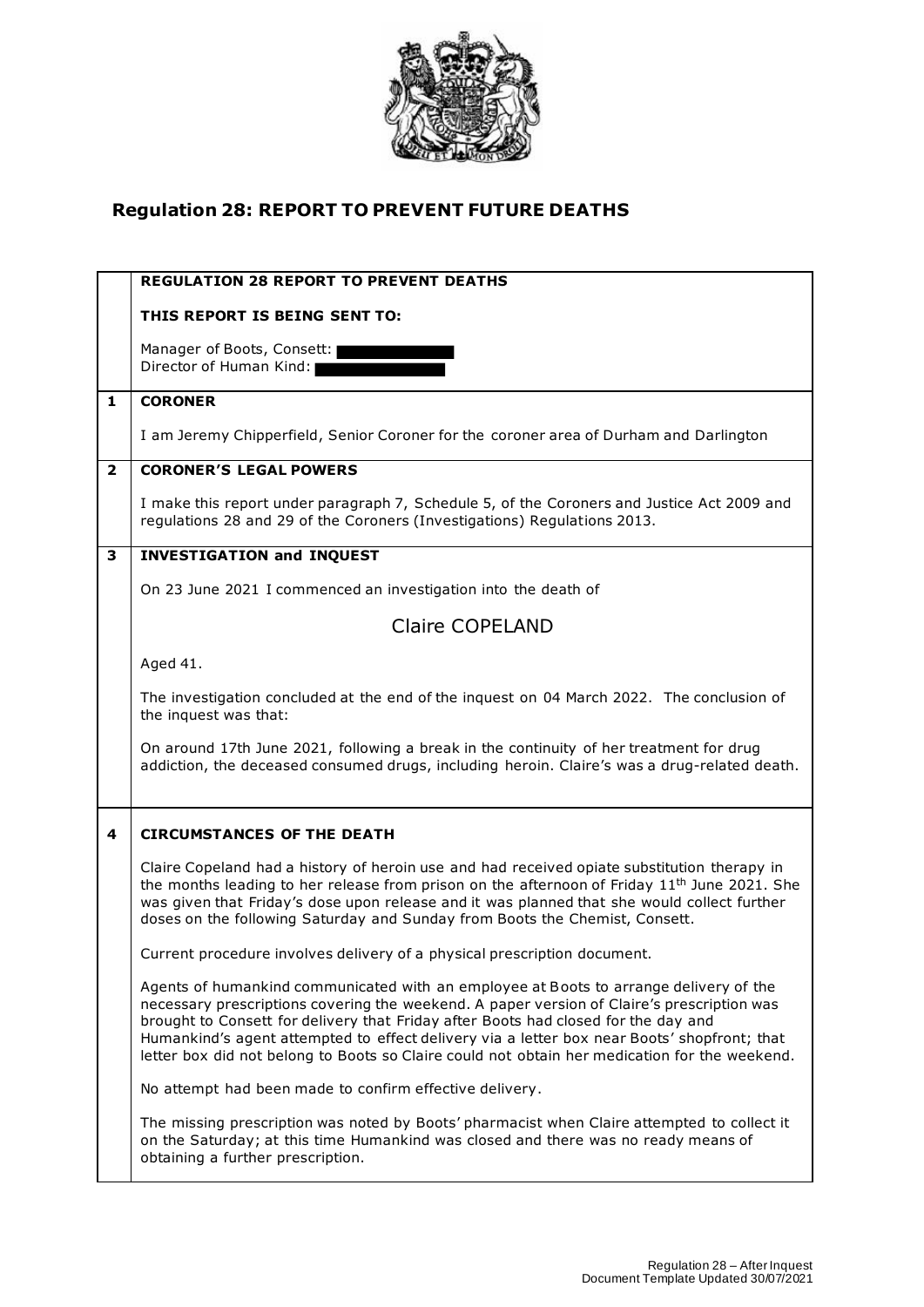

|   | The agreed system contained no fail-safe provisions ensuring continuity of care in the event<br>of failed delivery of prescription.                                                                                                                    |
|---|--------------------------------------------------------------------------------------------------------------------------------------------------------------------------------------------------------------------------------------------------------|
|   |                                                                                                                                                                                                                                                        |
| 5 | <b>CORONER'S CONCERNS</b>                                                                                                                                                                                                                              |
|   | During the course of the investigation my inquiries revealed matters giving rise to concern. In<br>my opinion there is a risk that future deaths could occur unless action is taken. In the<br>circumstances it is my statutory duty to report to you. |
|   | The MATTERS OF CONCERN are as follows:                                                                                                                                                                                                                 |
|   | Arrangements to which you are a party:                                                                                                                                                                                                                 |
|   | rely upon delivery of a physical prescription document;<br>٠                                                                                                                                                                                           |
|   | allow that delivery be neither witnessed nor confirmed;<br>$\bullet$                                                                                                                                                                                   |
|   | lack effective mechanism immediately to detect failed delivery; and<br>$\bullet$                                                                                                                                                                       |
|   | lack mechanism to remedy failed delivery; and thereby<br>٠                                                                                                                                                                                             |
|   | presents danger to life in that it is capable of causing discontinuity of important medical<br>treatment.                                                                                                                                              |
|   |                                                                                                                                                                                                                                                        |
| 6 | <b>ACTION SHOULD BE TAKEN</b>                                                                                                                                                                                                                          |
|   | In my opinion action should be taken to prevent future deaths and I believe you (and/or your<br>organisation) have the power to take such action.                                                                                                      |
| 7 | <b>YOUR RESPONSE</b>                                                                                                                                                                                                                                   |
|   | You are under a duty to respond to this report within 56 days of the date of this report,<br>namely by May 03, 2022. I, the coroner, may extend the period.                                                                                            |
|   | Your response must contain details of action taken or proposed to be taken, setting out the<br>timetable for action, otherwise you must explain why no action is proposed.                                                                             |
| 8 | <b>COPIES and PUBLICATION</b>                                                                                                                                                                                                                          |
|   | I have sent a copy of my report to the Chief Coroner and to the following Interested Persons                                                                                                                                                           |
|   |                                                                                                                                                                                                                                                        |
|   |                                                                                                                                                                                                                                                        |
|   |                                                                                                                                                                                                                                                        |
|   | I have also sent it to                                                                                                                                                                                                                                 |
|   | I: CEO Boots UK<br>: CEO Humankind Charity                                                                                                                                                                                                             |
|   | who may find it useful or of interest.                                                                                                                                                                                                                 |
|   | I am also under a duty to send a copy of your response to the Chief Coroner and all                                                                                                                                                                    |